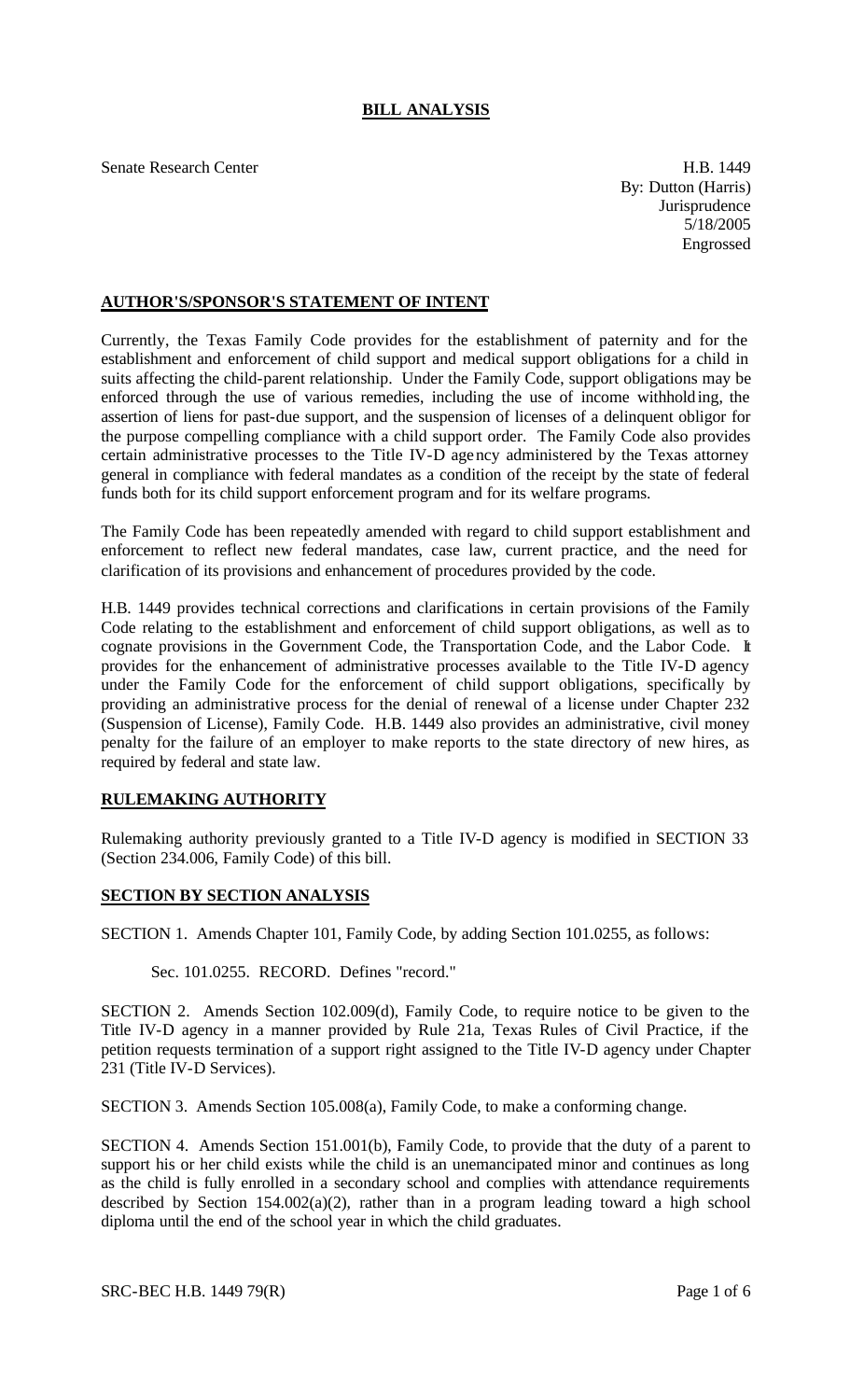SECTION 5. Amends Section 153.0071, Family Code, by adding Subsection (c-1) and amending Subsections (d) and (e), as follows:

(c-1) Authorizes the parties to agree to conduct one or more informal settlement conferences and to agree that the settlement conferences may be conducted with or without the presence of the parties' attorneys, if any.

(d) Provides that a written, rather than mediated settlement, agreement reached at mediation or at an informal settlement conference is binding on the parties if the agreement satisfies certain conditions. Makes conforming changes.

(e) Makes conforming change s.

SECTION 6. Amends Section 154.125, Family Code, as follows:

Sec. 154.125. New heading: APPLICATION OF GUIDELINES TO NET RESOURCES OF \$7,500 OR LESS. Provides that the guidelines for the support of a child in this section are specifically designed to apply to situations in which the obligor's monthly net resources are \$7,500, rather than \$6,000, or less. Makes conforming changes.

SECTION 7. Amends Section 154.126, Family Code, to make conforming changes.

SECTION 8. Amends Section 154.130(b), Family Code, to make a conforming change.

SECTION 9. Amends Section 155.301(c), Family Code, to create an exception to this subsection as provided by this subsection. Requires a court, if the parties submit to the court an agreed order for transfer, to sign the order without the need for other pleadings.

SECTION 10. Amends Section 156.401(b), Family Code, to authorize a support order to be modified with regard to the amount of support ordered.

SECTION 11. Amends Section 156.409, Family Code, by amending Subsection (a) and adding Subsection (a-1), as follows:

(a) Authorizes the court to modify an order providing for the support of a child to provide that the person having physical possession of the child, including a conservator or governmental entity, shall have the right to receive and give receipt for payments of support for the child and to hold or disburse money if the sole managing conservator of the child or the joint managing conservator who has the exclusive right to determine the primary residence of the child does not have physical possession of the child for one of several listed reasons.

(a-1) Requires the court, if the court modifies a support order under this section, to order the obligor to pay the person or entity having physical possession of the child any unpaid child support that is not subject to offset or reimbursement under Section 157.008 and that accrues after the date the sole or joint managing conservator relinquishes possession and control of the child or is incarcerated.

SECTION 12. Amends Section 157.005(a), Family Code, to provide that the court retains jurisdiction to render a contempt order for failure to comply with the child support order if the motion for enforcement is filed not later than the second anniversary, rather than six months after, the date the child becomes an adult or on which the child support obligation terminates under the order or by operation of law.

SECTION 13. Amends Section 157.065(a), Family Code, to make a conforming change.

SECTION 14. Amends Sections 157.105(a) and (c), Family Code, as follows: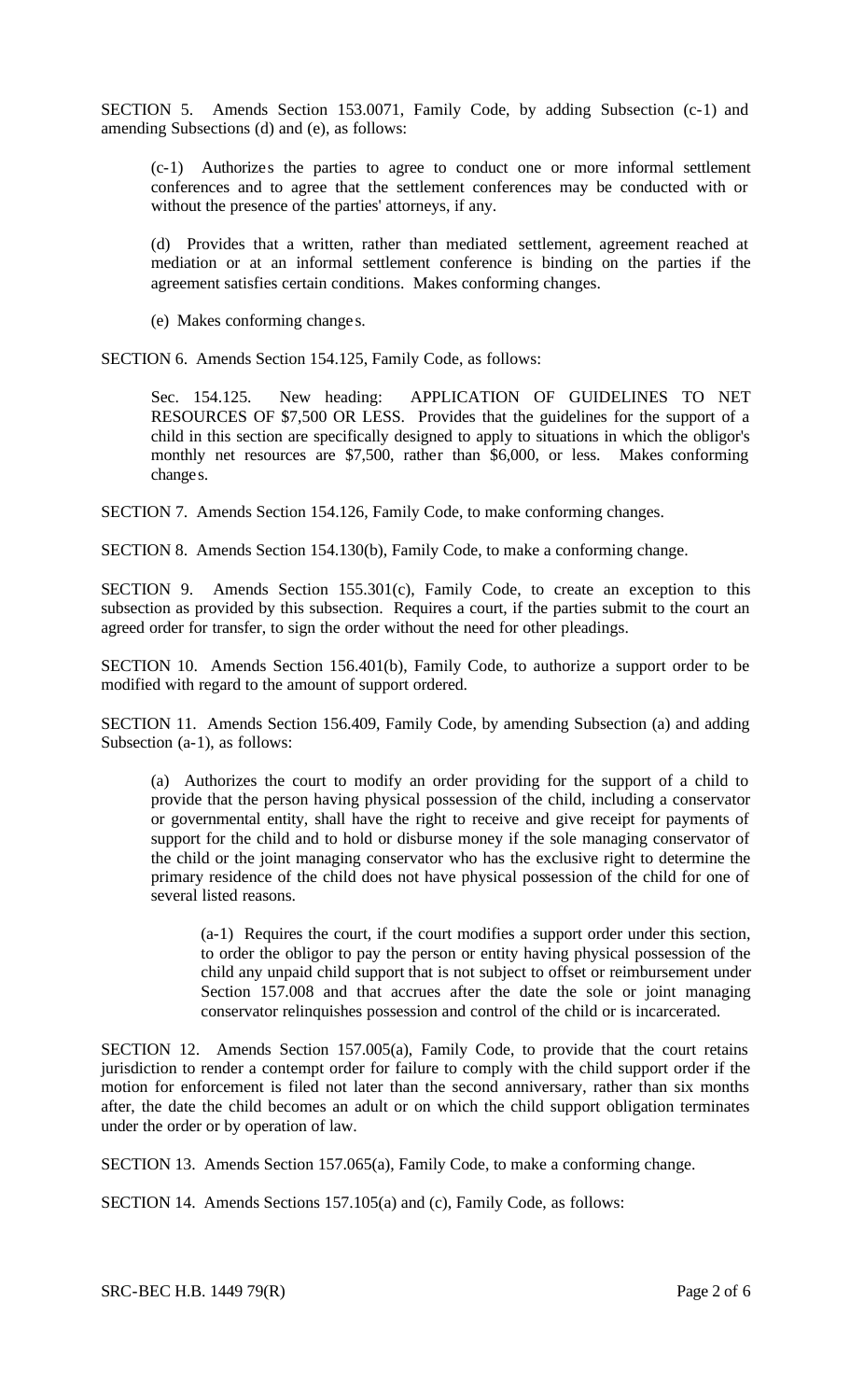(a) Requires the respondent, if taken into custody and not released on bond, to be brought before the court that issued the capias on or before the third, rather than the first, working day after the arrest.

(c) Requires a hearing on the alleged contempt to be held as soon as practicable, but not later than the seventh, rather than the fifth, day after the date that the respondent was taken into custody, if the court is not satisfied that the respondent's appearance in court can be assured and the respondent remains in custody, unless the respondent and the respondent's attorney waive the accelerated hearing.

SECTION 15. Amends Section 157.211, Family Code, to authorize the terms and conditions of community supervision to include specific requirements for the respondent, which includes the respondent submitting to a period of confinement in a county jail beginning at any time during the community supervision period, and prohibiting that the aggregate of all periods of confinement during the community supervision period from exceeding 180 days, if the court places the respondent on community supervision.

SECTION 16. Amends Section 157.212, Family Code, to prohibit the initial period of community supervision from exceeding 10 years. Authorizes the court to continue the community supervision until a certain specified time

SECTION 17. Amends Sections 157.216(a) and (b), Family Code, as follows:

(a) Requires the court to hold a hearing without a jury no later than the third, rather than on or before the first, working day after the date the respondent is arrested under Section 157.215. Makes a conforming change.

(b) Prohibits a hearing under this section from being held later than the seventh, rather than the third, working day after the date the respondent is arrested.

SECTION 18. Amends Section 157.263(c), Family Code, to require the court to render a new cumulative judgment to include as arrearages an amount equal to the amount by which the credit was reduced, if the amount of arrearages confirmed by the court reflects a credit to the obligor for support arrearages collected from a federal tax refund under 42 U.S.C. Section 664, and subsequently, the amount of that credit is reduced because the refund was adjusted because of an injured spouse claim by a jointly filing spouse, the tax return was amended, the return was audited by the Internal Revenue Service, or for another reason permitted by law.

SECTION 19. Amends Section 157.264(b), Family Code, to require, rather than authorize, the court to render an order requiring that the obligor make periodic payments on the judgment, including by income withholding under Chapter 158 (Withholding from Earnings for Child Support), if the obligor is subject to income withholding. Deletes existing text relating to requiring the court to render an order requiring that income be withheld from the disposable earnings.

SECTION 20. Amends Section 157.269, Family Code, to provide that a court that renders an order providing for the payment of child support retains continuing jurisdiction to enforce the order, including by adjusting the amount of the periodic payments to be made by the obligor or the amount to be withheld from the obligor's disposable earnings, until all current support and medical support and child support arrearages, including interest and any applicable fees and costs, have been paid.

SECTION 21. Amends Sections 157.313(a), (c), and (e), Family Code, as follows:

(a) Requires a child support lien notice to contain, except as provided by Subsection (e), a statement that the lien attaches to all nonexempt real and personal property of the obligor that is located or recorded in the state, including any property specifically identified in the notice and any property specifically identified in the notice and any property acquired after the date of filing or delivery of the notice.

(c) Requires the lien notice to be verified, except as provided by Subsection (e).

SRC-BEC H.B. 1449 79(R) Page 3 of 6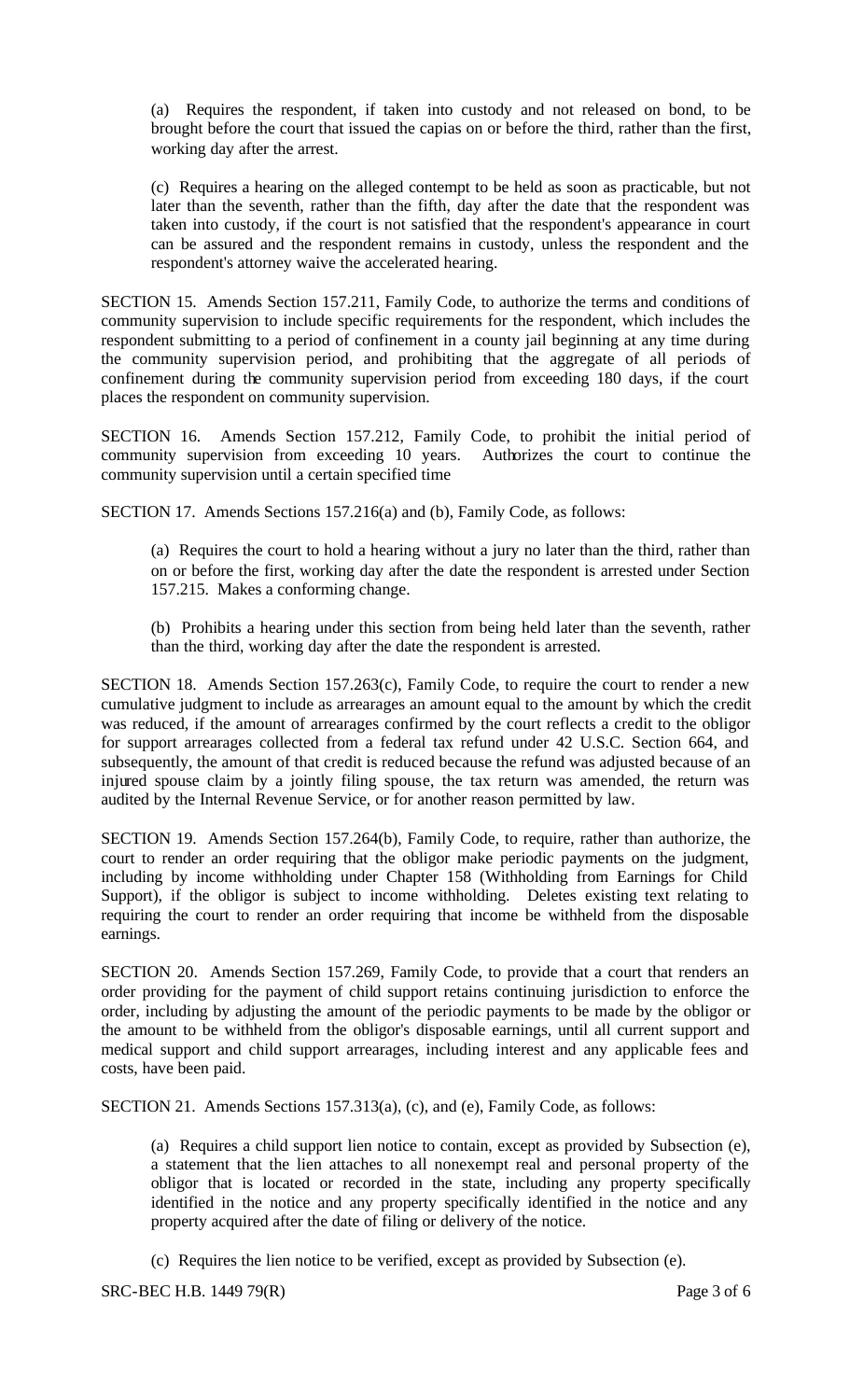(e) Provides that the federal form of lien notice does not require verification when used by the Title IV-D agency.

SECTION 22. Amends Section 157.317(a-1), Family Code, to provide that a lien attaches to all property owned or acquired after the date the lien notice or abstract judgment is filed with the county clerk of the county in which the property is located, with the court clerk as to property or claims in litigation, or, as to property of the obligor in the possession or control of a third party, from the date the lien notice is delivered to, rather than file with, that party.

SECTION 23. Amends Subchapter C, Chapter 158, Family Code, by adding Section 158.214, as follows:

Sec. 158.214. WITHHOLDING FROM SEVERANCE PAY. (a) Defines "severance pay."

(b) Requires an employer receiving an order or writ of withholding under this chapter to withhold from any severance pay owed an obligor an amount equal to the amount the employer would have withheld under the order or writ if the severance pay had been paid periodically as the obligor's usual earnings as a current employee.

(c) Provides that the total amount that may be withheld under this section is subject to the maximum amount allowed to be withheld under Section 158.009.

SECTION 24. Amends Section 159.102(23), Family Code, to redefine "support order."

SECTION 25. Amends Section 159.316, Family Code, by adding Subsection (j), to provide that a voluntary acknowledgement of paternity, certified as a true copy, is admissible to establish parentage of the child.

SECTION 26. Amends Section 161.206, Family Code, by adding Subsection (d), to require an order rendered under this section (Order Terminating Parental Rights) to include specific findings.

SECTION 27. Amends Section 201.104(d), Family Code, by authorizing an associate judge to hear and render an order on a motion for postjudgment relief, including a motion for a new trial or to vacate, correct, or reform a judgment rendered by the associate judge. Prohibits an associate judge from granting postjudgment relief under Rule 306a, 316, or 329, Texas Rules of Civil Procedure, that alters or affects any judicial action taken by the referring court on the associate judge's recommendation.

SECTION 28. Amends Section 201.113, Family Code, by adding Subsection (d), to provide that Section 2252.901 (Contracts with Former or Retired Agency Employees), Government Code, does not apply to the appointment of a visiting associate judge under this section (Visiting Associate Judge).

SECTION 29. Amends Section 201.208, Family Code, by adding Subsection (e), to provide that Section 2252.901, Government Code, does not apply to the appointment of a visiting judge under this section (Assignment of Judges and Appointment of Visiting Associate Judges).

SECTION 30. Amends Section 231.202, Family Code, to require the Title IV-D agency, for a Title IV-D case filed under this title, including a case filed under Chapter 159 (Uniform Interstate Family Support Act, to pay the fee for issuance of a subpoena as provided by Section 51.318(b)(1), Government Code.

SECTION 31. Amends Sections 232.001(1)-(3), Family Code, to redefine "license," "licensing authority," and "order suspending license."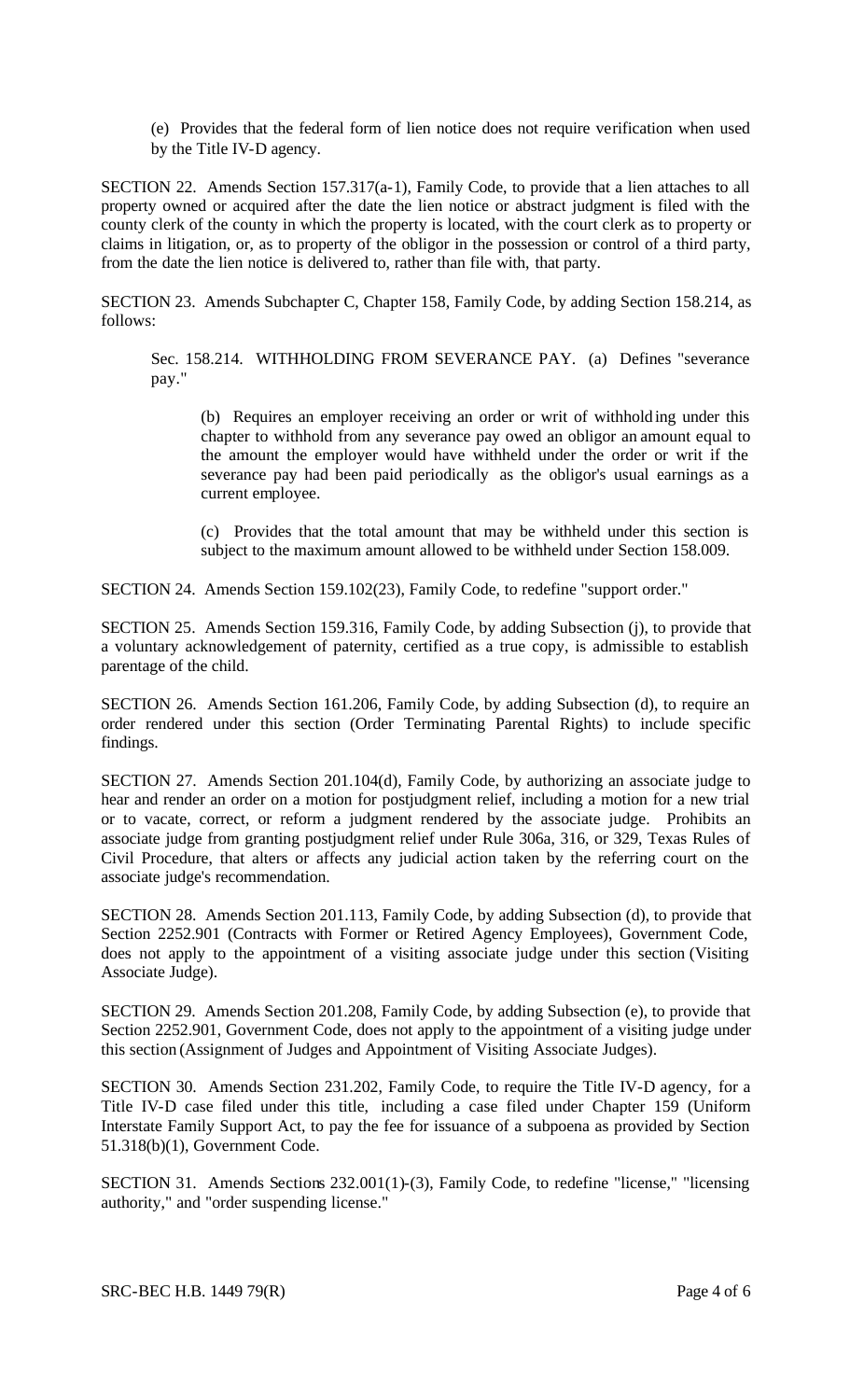SECTION 32. Amends Section 232.002, Family Code, to provide that all licensing authorities are subject to this chapter, unless otherwise restricted or exempted. Deletes existing list of qualifying entities.

SECTION 33. Amends Chapter 232, Family Code, by adding Section 232.0022, as follows:

Sec. 232.0022. SUSPENSION OF MOTOR VEHICLE REGISTRATION. Provides that the Texas Department of Transportation is the appropriate licensing authority for suspension of a motor vehicle registration under this chapter. Provides that the general registration provisions of Chapter 502 (Registration of Vehicles), Transportation Code, do not apply to the suspension or denial of a renewal of a motor vehicle registration under this chapter.

SECTION 34. Amends Section 232.004(a), Family Code, to authorize a child support agency or obligee to file a petition to suspend, as provided by this chapter, a license of an obligor who has an arrearage equal to or greater than the total support due for three months, rather than 90 days, under a support order.

SECTION 35. Amends Sections 232.006(b) and (c), Family Code, as follows:

(b) Authorizes a notice under this section (Notice) to be served in a specific manner.

(c) Requires the notice to contain a specific prominently displayed statement in boldfaced type, capital letters, or underlined. Amends said notice.

SECTION 36. Amends Chapter 232, Family Code, by adding Section 232.0135, as follows:

Sec. 232.0135. DENIAL OF LICENSE RENEWAL. (a) Authorizes the Title IV-D agency to provide a licensing authority (authority) with information concerning an obligor who has failed to pay child support for six months or more.

(b) Requires a licensing authority that receives the information described by Subsection (a) to refuse to accept an application for renewal of the license of the obligor until the authority is notified by the Title IV-D agency that the obligor has satisfied specific requirements.

(c) Requires the Title IV-D agency, on providing a licensing authority with the information described by Subsection (a), to immediately notify the obligor by first class mail that the information has been provided and of the steps the obligor must take to prevent the denial by the authority of an application for license renewal or to permit the authority to accept the obligor's application for renewal.

(d) Authorizes an obligor receiving notice under Subsection (c) to request a review by the Title IV-D agency to resolve any issue in dispute regarding the identity of the obligor or the existence or amount of child support arrearages. Requires the Title IV-D agency to provide an opportunity for a review, either by telephone or in person, as appropriate to the circumstances. Authorizes the Title IV-D agency, after the review, if appropriate, to notify the licensing authority that it is authorized to accept the obligor's application for renewal of license. Authorizes the obligor, if the Title IV-D agency and the obligor fail to resolve any issue in dispute, no later than the 30th day after the date of receiving notice of the Title IV-D agency's determination from the review, to file a motion with the court to direct the licensing authority to accept the obligor's application for renewal of license and request a hearing on the motion. Prohibits the obligor's application for license renewal from being accepted by the licensing authority until the court rules on the motion.

(e) Authorizes the Title IV-D agency, if an obligor enters into a repayment agreement with the Title IV-D agency under this section, to incorporate the agreement in an order to be filed with and confirmed by the court in the manner